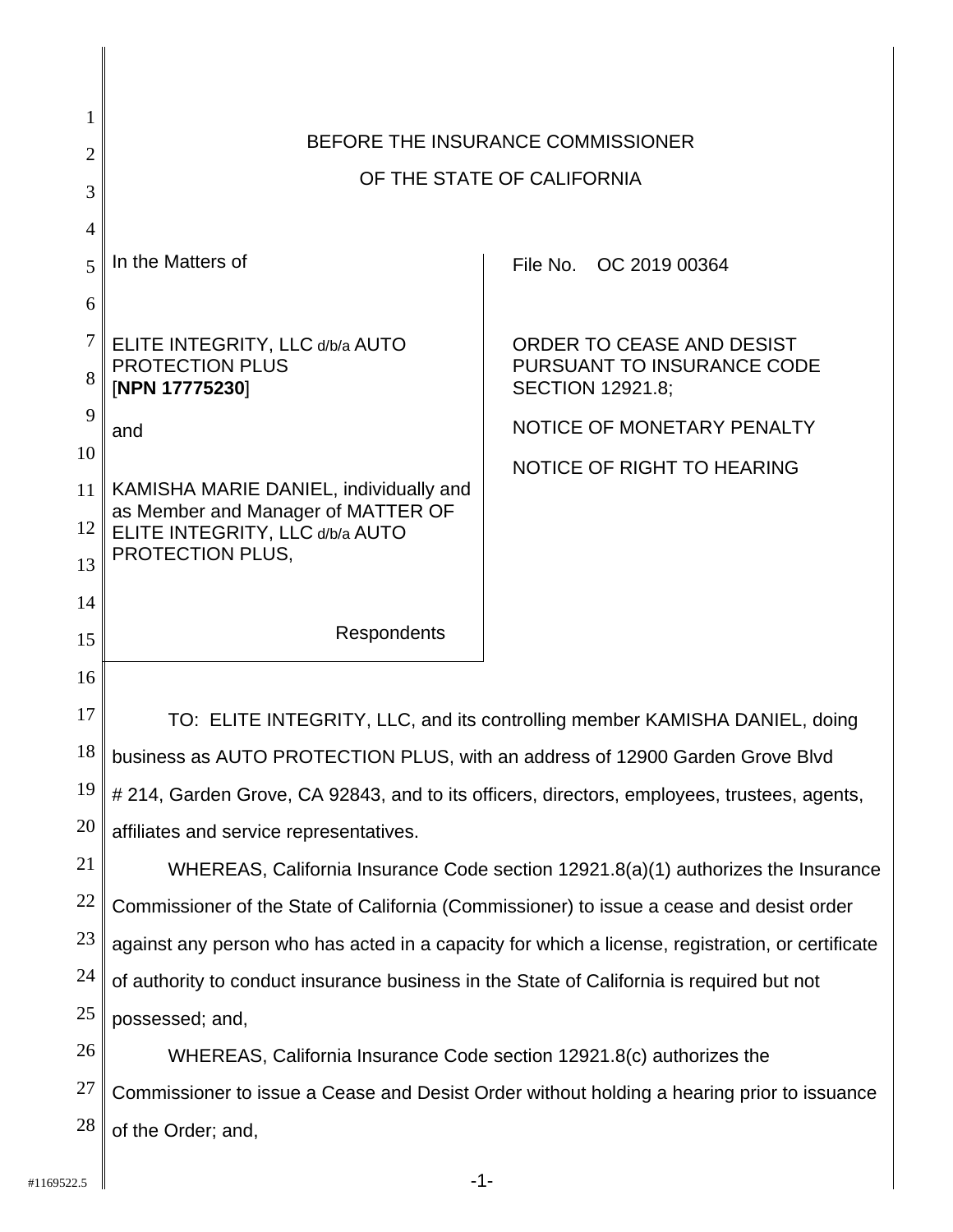1 2 3 4 5 6 7 8  $\mathbf{Q}$ WHEREAS, from at least April 4, 2018, EUTE INTEGRITY, LLC, and its controlling<br>
2 person Kamieha Daniel, doing business as AUTO PROTECTION PLUS, (Respondents) he<br>
1 mitrosulformation Daniel, doing business as AUTO PROTECTI person Kamisha Daniel, doing business as AUTO PROTECTION PLUS, (Respondents) have through the internet, including through the website identified as <https://yourautoprotection.com>/ (Website), through the toll-free telephone line (800) 908- 8592. (Toll Free Number), and through other means and devices, solicited the purchase of contracts purported to be motor club contracts within the meaning of California Insurance Code sections 12140 *et seq*. and vehicle service contracts within the meaning of California Insurance Code sections 12800 *et seq*. (vehicle service contracts) to persons residing in California; and,

**MOTOR CLUB CONTRACTS** 

11 12 13 WHEREAS, from not later than November 9, 2018, Respondents solicited the purchase of purported motor club contracts through the internet, including through their Website, and through e-mails sent to persons residing in California; and,

14 15 16 17 WHEREAS, from not later than November 9, 2018, Respondents have through the internet, including through their Website, through the Toll-Free Number, and through other means and devices, negotiated and executed purported motor club contracts with persons residing in California; and,

18 19 20 21 WHEREAS, from not later than November 9, 2018, Respondents have through the internet, including through their Website, through the Toll-Free Number, and through other means and devices, charged and collected fees for the sale of purported motor club contracts with persons residing in California; and,

22 23 24 25 26 WHEREAS, from not later than November 9, 2018, Respondents have maintained an internet presence, including through its Website, advertised on the internet, and transacted motor club contracts by, among other things, accepting applications for contracts from persons residing in California regarding one or more terms of purported motor club contracts; and,

27 28 WHEREAS, Respondents have not at any time held, and do not now hold, a Motor Club Agent license issued pursuant to California Insurance Code sections 12143 and 12280

10

-2-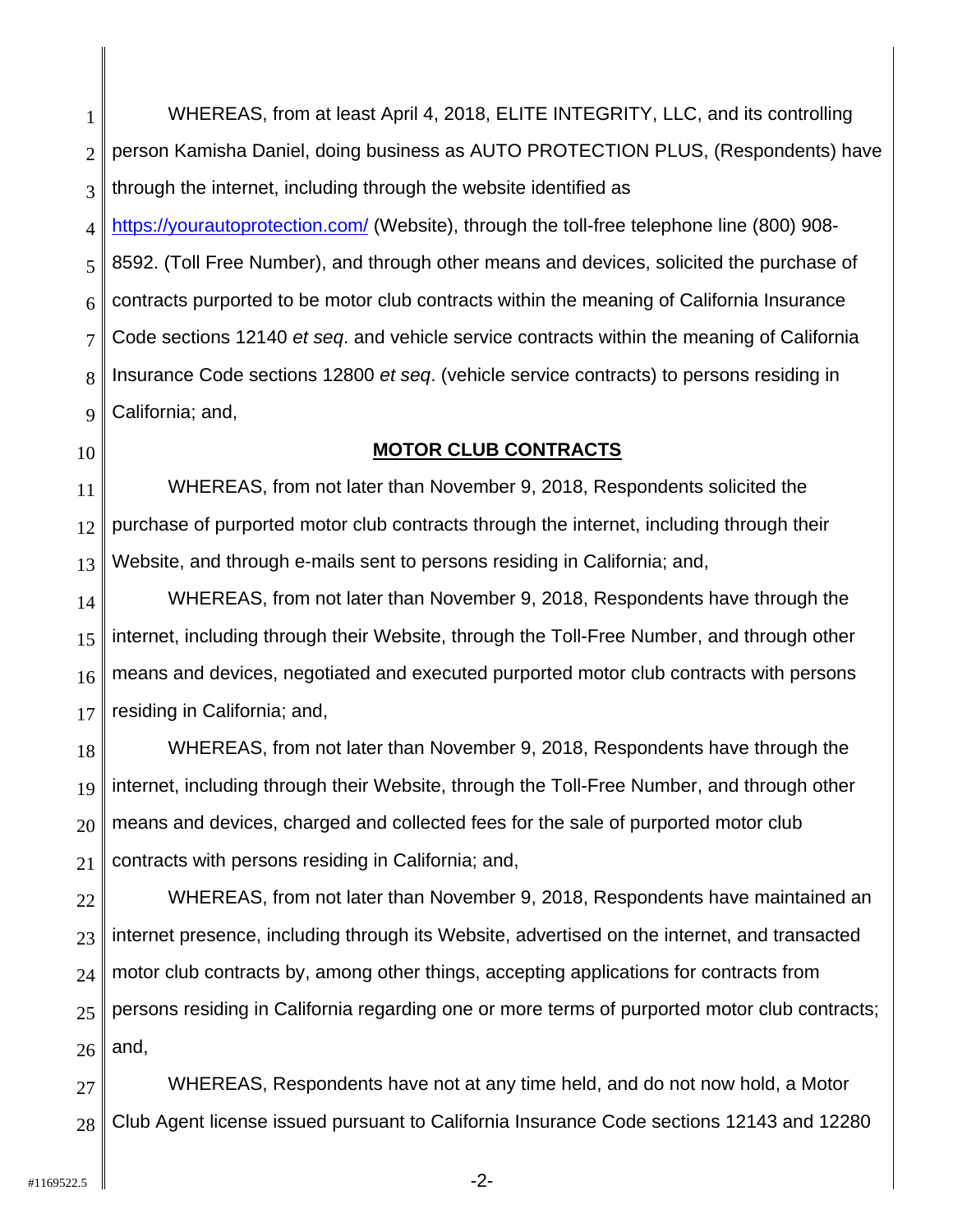| $_1$ authorizing them to act or aid in any manner in the solicitation, delivery, or negotiation of any |
|--------------------------------------------------------------------------------------------------------|
| $_2$    membership or service contract, or of the renewal or continuance thereof: <sup>1</sup> and.    |

WHEREAS, Respondents have acted in a capacity for which a motor club agent license is required but was not possessed, as set forth above, by engaging in the following:

- 5 6 7 1) On or about November 9, 2018, Respondents sold an unapproved<sup>2</sup> Quest Towing Services LLC motor club contract [*form number RRE100127 RYL-*
	- *RRMC40 07 2018*] for \$2,992 to Marlene Cotrell of Los Altos, California; and, 2) On or about April 4, 2019, Respondents sold an unapproved Quest Towing Services LLC motor club contract [*form number FR7100481 YL-RRMC40 07 2018*] for \$2,900 to Richard Henne of Pleasant Hill, California; and,
- 11 12 13 3) On or about June 18, 2019, Respondents sold an unapproved Quest Towing Services LLC motor club contract [*form number FR7100578 RYL-RRMC40 07 2018*] for \$2,192.04 to Fabiola Martinez of Los Angeles, California; and,
- 16 4) On or about December 3, 2019, Respondents sold an unapproved Quest Towing Services LLC motor club contract [*form number RYL*-*RRMC40 07 2018*] for \$938 to Melody Johnson of Hawthorne, California; and,

17 18 19 20 1 authorizing them to act or aid in any manner in the solicitation, delivery, or negotiation of any<br>
2 membership or service contract, or of the femeleval or contrinuons theread; and<br>
4 license is required but was not pos WHEREAS, Respondents have never possessed a license from the Commissioner to act as motor club agent as required by California Insurance Code sections 12143 and 12280 and have executed, issued or delivered motor club contracts that have not been approved by the Commissioner as required by California Insurance Code section 12250.

21 //

3

4

8

 $\mathbf{Q}$ 

10

14

15

- 22 //
- 
- 23 //

<sup>24</sup> 

 $\overline{a}$ contract or of the renewal or continuance thereof." 25 1 Ins. Code section 12143 defines a club agent as "… a person other than the motor club itself, who acts or aids in any manner in the solicitation, delivery, or negotiation of any membership or service

<sup>26</sup>  27 Section 12280 provides that "A club agent doing business in this State shall not execute, issue or deliver any service contract to any person owning or operating motor vehicles without first obtaining a license from the commissioner."

<sup>28</sup>  <sup>2</sup> Cal. Insurance Code § 12250 "A service contract shall not be executed, issued or delivered in this State until the form thereof is approved in writing by the commissioner."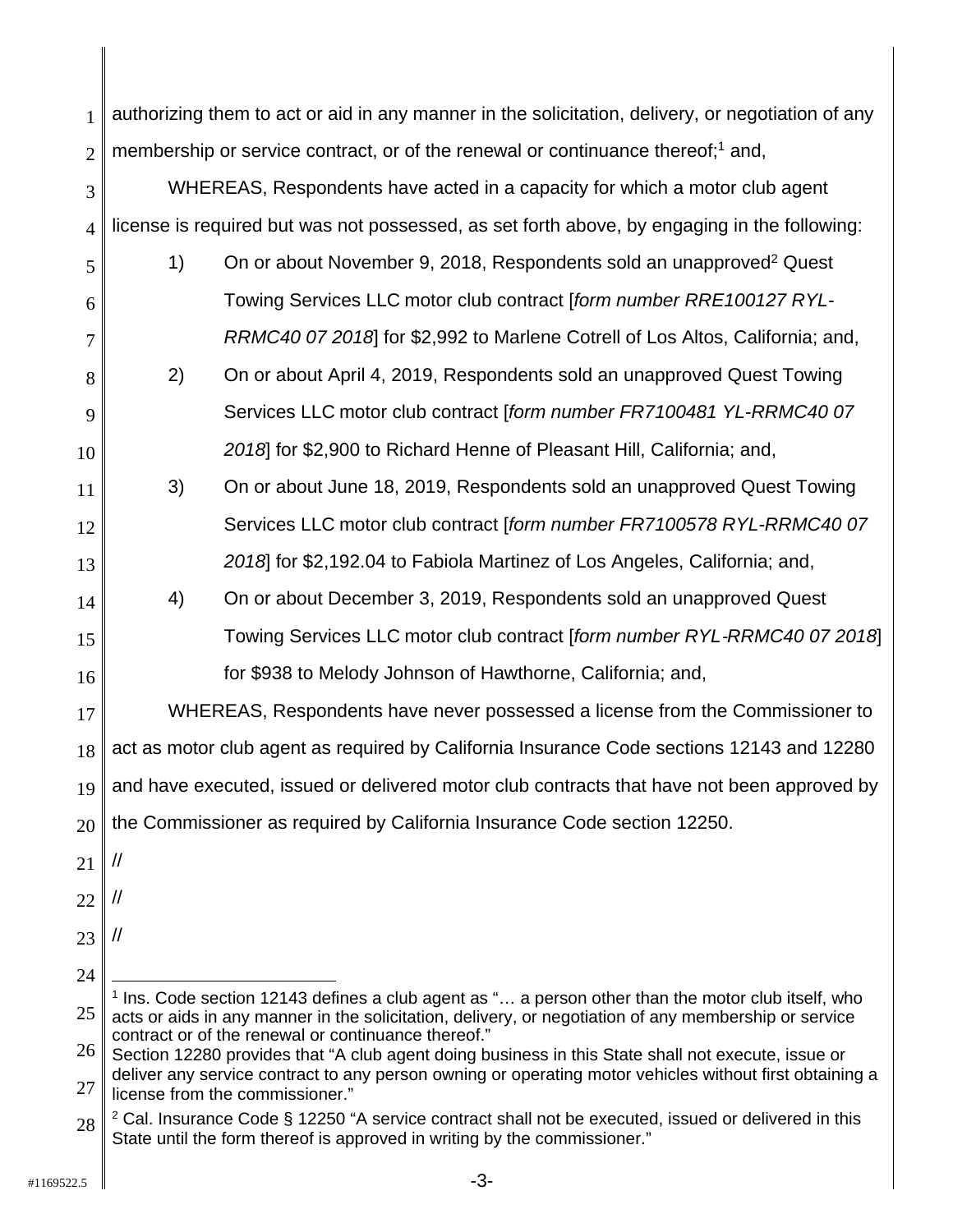2 3 4 WHEREAS, from not later than October 5, 2018, Respondents solicited the purchase of purported vehicle service contracts through the internet, including through their Website, and through e-mails sent to persons residing in California; and,

5 6 7 8 WHEREAS, from not later than October 5, 2018, Respondents have through the internet, including through their Website, through the Toll-Free Number, and through other means and devices, negotiated and executed purported vehicle service contracts with persons residing in California; and,

9 10 11 12 WHEREAS, from not later than November 9, 2018, Respondents have through the internet, including through their Website, through the Toll-Free Number, and through other means and devices, charged and collected fees for the sale of purported vehicle service contracts with persons residing in California; and,

13 14 15 16 17 18 VEHICLE SERVICE CONTRACTS<br>
2<br>
WHEREAS, from not later than October 5, 2018, Respond<br>
4 and through e-mails sent to persons residing in California; and,<br>
4 and through e-mails sent to persons residing in California; and,<br>
W WHEREAS, from not later than October 5, 2018, Respondents have maintained an internet presence, including through its Website, advertised on the internet, and transacted vehicle service contracts by, among other things, providing fee or premium quotes for contracts marketed and sold to California residents, accepting applications for contracts from persons residing in California, and communicating with persons residing in California regarding one or more terms of a vehicle service contracts; and,

19 20 21 22 23 WHEREAS, Respondents have not at any time held, and do not now hold, a license issued by the California Department of Motor Vehicles pursuant to California Insurance Code section 12800(f) authorizing them to issue, offer or act as a seller vehicle service contracts in California; and have not at any time held, and do not now hold, a broker-agent license to transact insurance pursuant to California Insurance Code sections 22 and 116; and,

24 25 26 WHEREAS, Respondents have acted in a capacity for which a seller license or broker-agent license is required but was not possessed, as set forth above to wit the following:

1) On or about October 5, 2018, Respondents sold an illegal vehicle service contract listing Auto Knight Motor Club Inc. as the obligor [*form number* 

27

28

1

-4-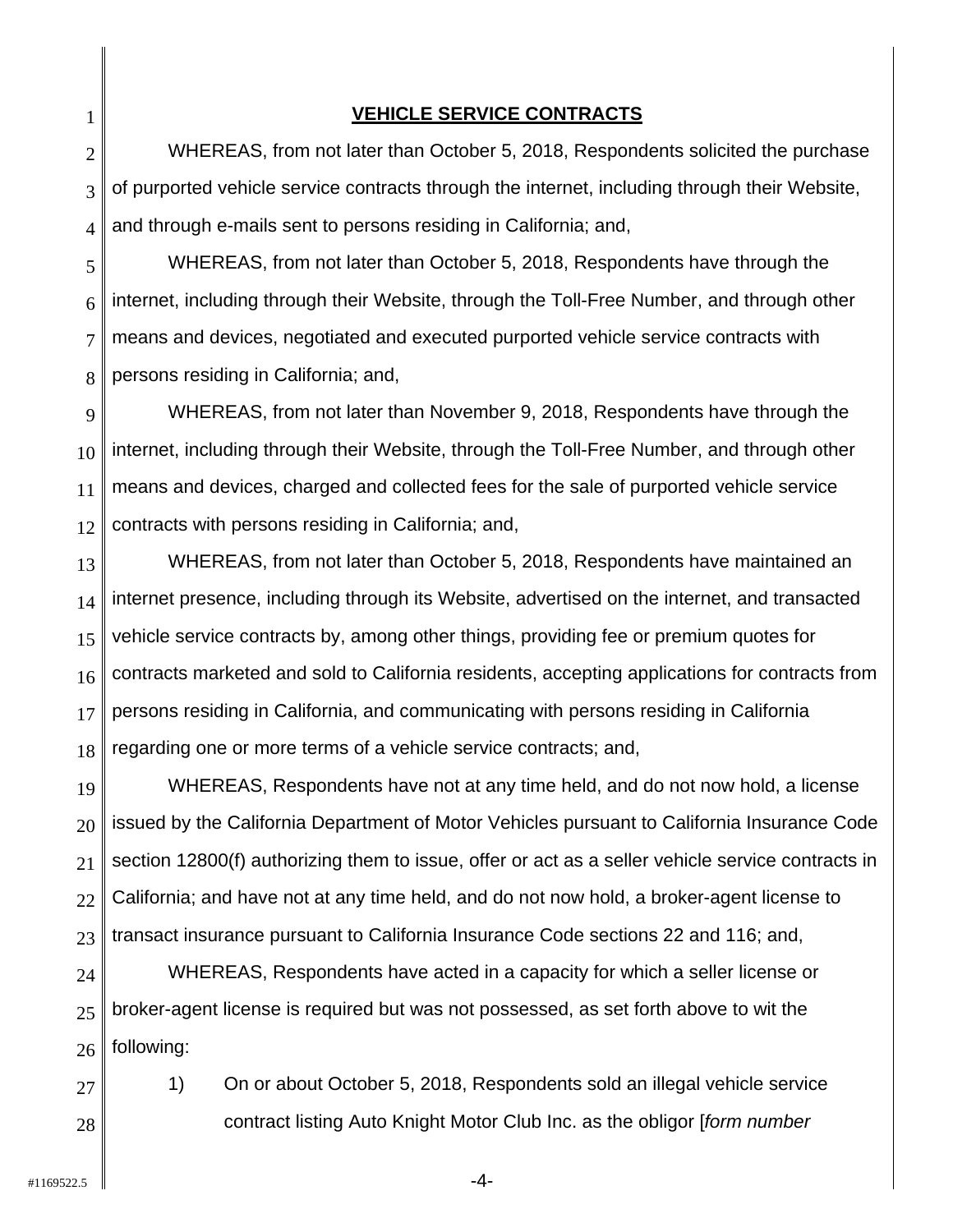| 1              |                                                                                                   | APP57675 ENSAKEV0615 for \$2,500 to Karen Colenbaugh of Modesto,                            |  |
|----------------|---------------------------------------------------------------------------------------------------|---------------------------------------------------------------------------------------------|--|
| $\overline{2}$ |                                                                                                   | California; and,                                                                            |  |
| 3              | 2)                                                                                                | On or about November 9, 2018, Respondents sold an illegal vehicle service                   |  |
| $\overline{4}$ |                                                                                                   | contract listing Auto Knight Motor Club Inc. as the obligor [form number                    |  |
| 5              |                                                                                                   | APP57836 OMEGAEGVEX0418 for \$3,041 to Jone Taylor of Wishon,                               |  |
| 6              |                                                                                                   | California; and,                                                                            |  |
| 7              | WHEREAS, the vehicle service contracts sold by Respondents to California residents                |                                                                                             |  |
| 8              | are illegal and, and are therefore void ab initio. To wit:                                        |                                                                                             |  |
| 9              | А.                                                                                                | Respondents sold vehicle service contracts without being properly licensed as a             |  |
| 10             |                                                                                                   | seller [IC §12810(a) and §12800(f)]; and,                                                   |  |
| 11             | В.                                                                                                | Respondents marketed vehicle service contract forms that have not been filed                |  |
| 12             |                                                                                                   | with the Commissioner $[IC §12820(a)]$ ; and,                                               |  |
| 13             | WHEREAS, because Respondents have violated California Insurance Code sections                     |                                                                                             |  |
| 14             | 12800 et seq., the contracts sold to California residents do not qualify as legal vehicle service |                                                                                             |  |
| 15             | contracts, and instead constitute insurance policies, pursuant to California Insurance Code       |                                                                                             |  |
| 16             | sections 22 and 116. Respondents do not now and have never possessed a producer                   |                                                                                             |  |
| 17             | license from the Commissioner to act as an insurance broker-agent. Consequently, their            |                                                                                             |  |
| 18             |                                                                                                   | transaction of insurance has been in violation of California Insurance Code sections 35 and |  |
| 19             | 1633.                                                                                             |                                                                                             |  |
| 20             |                                                                                                   |                                                                                             |  |
| 21             | //                                                                                                |                                                                                             |  |
| 22             | //                                                                                                |                                                                                             |  |
| 23             | //                                                                                                |                                                                                             |  |
| 24             | $^{\prime\prime}$                                                                                 |                                                                                             |  |
| 25             | //                                                                                                |                                                                                             |  |
| 26             | $\mathcal{U}$                                                                                     |                                                                                             |  |
| 27             | //                                                                                                |                                                                                             |  |
| 28             | $\mathcal{U}$                                                                                     |                                                                                             |  |
| #1169522.5     |                                                                                                   | $-5-$                                                                                       |  |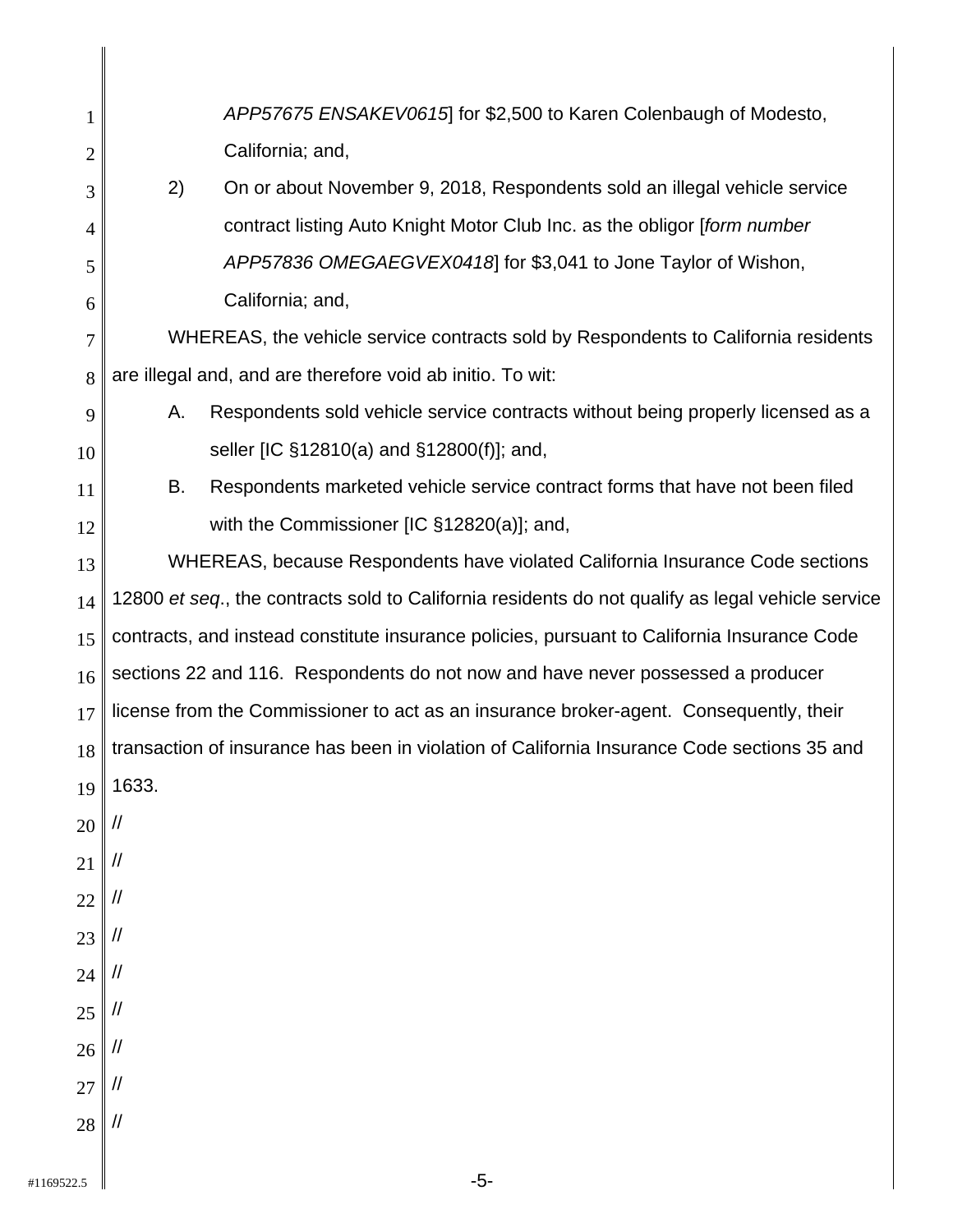RESPONDENTS ARE HEREBY ORDERED TO IMMEDIATELY CEASE AND DESIST from soliciting, negotiating, issuing, or renewing motor club contracts and acting a motor club agent with residents of California, through any means, including through its Website, the internet (including via e-mail), the Toll-Free Number, or otherwise and IMMEDIATELY CEASE AND DESIST soliciting or collecting contract fees from any California resident through any means.

 $\mathbf{Q}$ NOW THEREFORE,<br>
8<br>
RESPONDENTS ARI<br>
4<br>
DESIST from soliciting, nego<br>
motor club agent with reside<br>
6<br>
Website, the internet (includ<br>
7<br>
IMMEDIATELY CEASE ANI<br>
8<br>
resident through any means<br>
RESPONDENTS ARI<br>
DESIST from sol RESPONDENTS ARE HEREBY ORDERED TO IMMEDIATELY CEASE AND DESIST from soliciting, negotiating, issuing, or renewing any vehicle service contracts in California with residents of California, through any means, including through its Website, the internet (including via e-mail), the Toll-Free Number, or otherwise and IMMEDIATELY CEASE AND DESIST collecting contract fees from any California resident through any means.

## **NOTICE OF MONETARY PENALTY**

PLEASE TAKE NOTICE that pursuant to Insurance Code section 12921.8, the Commissioner may impose a monetary penalty equal to five times the amount of money received by Respondents while acting in the capacity for which a license is required but was not possessed, or five thousand dollars (\$5,000) for **each day** that Respondents acted in those capacities for which a license is required but was not possessed, whichever is greater.

## **NOTICE OF RIGHT TO HEARING**

Insurance Code section 12921.8(c) provides in part, as follows:

A person to whom a cease and desist order …. has been issued, may, within seven days after service of the order, … request a hearing by filing a request for a hearing with the commissioner.

If you desire a hearing in this matter, your written request for a hearing must be received within seven days after you are served with this Order to Cease and Desist. The

24

25

26

27

28